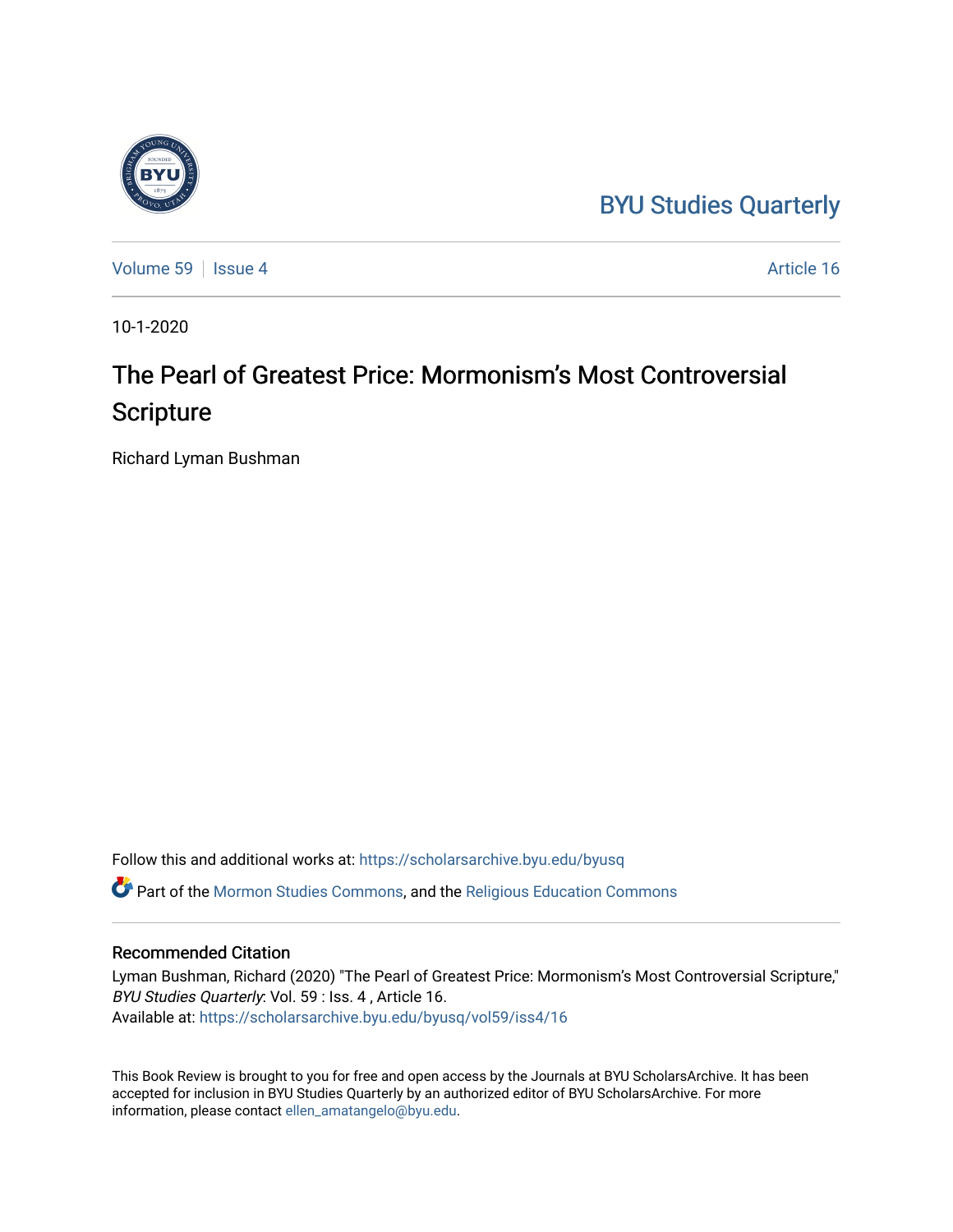## *The Pearl of Greatest Price: Mormonism's Most Controversial Scripture* By Terryl Givens with Brian M. Hauglid

New York: Oxford University Press, 2019

**Book Reviews**

**Book Reviews** 

*Reviewed by Richard Lyman Bushman*

The Pearl of Great Price is the least intentional of Latter-day Saint scriptures. When British mission president Franklin Richards pulled together a fifty-six-page assemblage of miscellaneous writings in 1851, he showed no signs of thinking that it prefigured an addition to the canon. He thought the items would be useful for instructing missionaries and members in gospel doctrine. The writings were widely distributed as a pamphlet but not considered scripture until canonization was proposed, almost casually, in 1880, in the same meeting where John Taylor was sustained as Church President. Unlike the Book of Mormon, which arrived as another Bible and was instantly treated as scripture, and the Book of Commandments, which was adopted as canonical immediately upon publication, the Pearl of Great Price crept in from the sidelines. Yet when it was proposed, it was adopted without opposition. Within twenty-nine years, it had become a treasured collection that the Saints loved and used.

In this extraordinary commentary on this least likely of scriptures, Terryl Givens argues that among all our canonized books, the Pearl of Great Price is the richest source of distinctive Latter-day doctrines. Pound for pound, the much longer Book of Mormon and Doctrine and Covenants pack less of a theological punch. Doctrinally, the Book of Mormon did not go far beyond the Bible; it was believed and accepted precisely because it corresponded so closely. The Doctrine and Covenants is studded with doctrinal gems like section 76 but is preoccupied with organization and Church administration. The Pearl of Great Price, in a much briefer span, provides a broad scriptural basis for the theology that distinguishes the Latter-day Saint gospel from its Christian antecedents.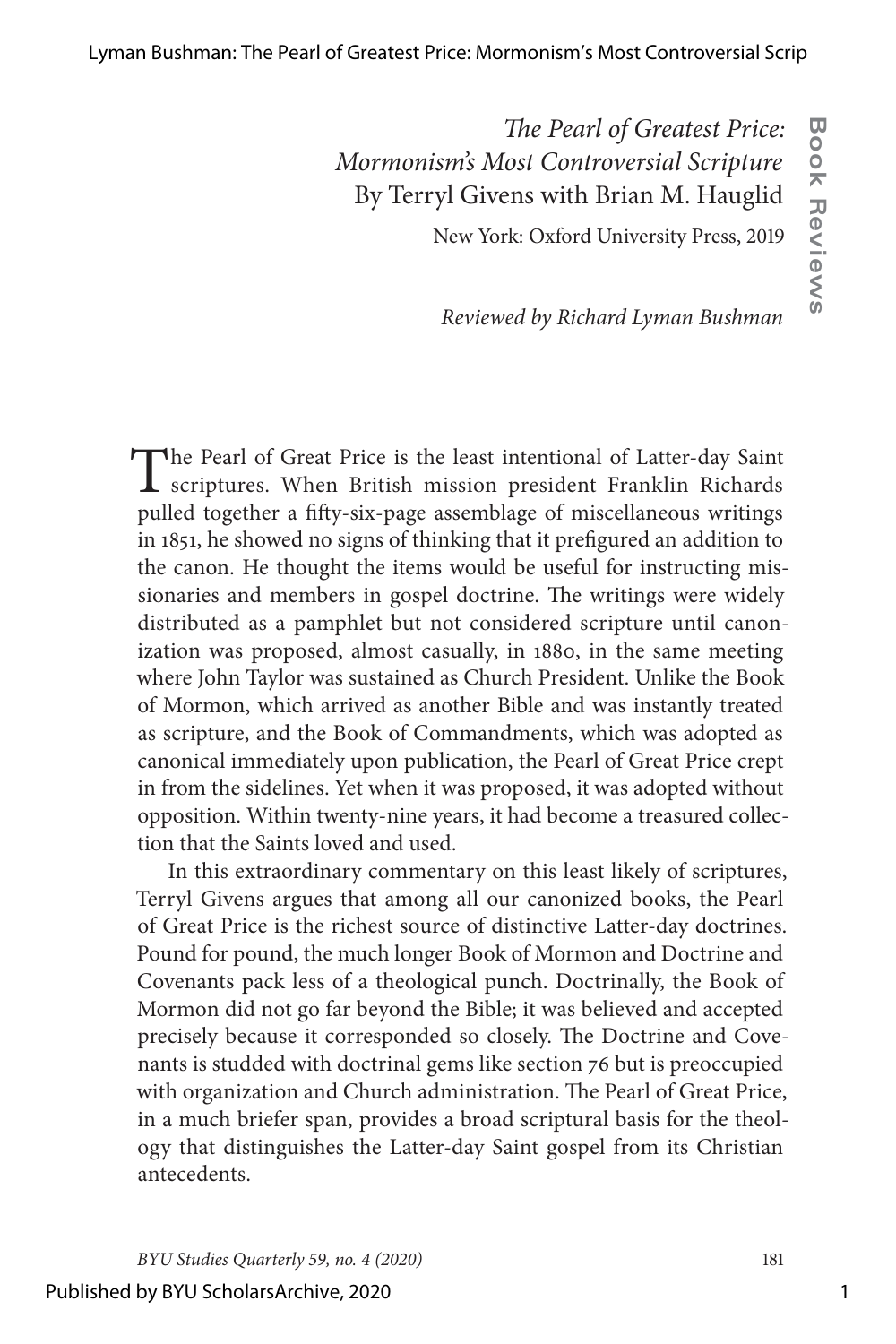At the same time, this rich source is a book rent with controversy. No single historical issue has sparked more debate—and disaffection—than the discrepancies between Joseph Smith's book of Abraham and the scholarly translations of the scrolls. Purchased from Michael Chandler in 1835, the parchments were lost after Smith's death and thought to have burned, but scraps of the original had made their way into the collections of the Metropolitan Museum in New York City and were acquired by the Church in 1967. Latter-day Saints were shocked when the scholars who undertook a modern translation identified the scraps as parts of a commonplace Egyptian funerary text, nothing like the Abraham narrative that Joseph Smith translated and published in 1842.

Givens's review of the response of Latter-day Saint scholars is the best single account of the controversy I know. He gives due weight to the apologists' various explanations: (1) the scraps are not the text Smith worked from; (2) the translation may not correspond to the scrolls but miraculously contains bona fide Egyptian material; (3) or, as the Church's website puts it, the scrolls were not literally translated, but "catalyzed a process whereby God gave to Joseph Smith a revelation about the life of Abraham" (180). After examining all sides of the question, Givens acknowledges that "in the case of the facsimiles [Smith] was apparently wrong, and in the case of the Book of Abraham narrative he may have been as well" (180). Believers may be forced back on the catalyst explanation of the translation. But for Givens, this is not a regrettable admission. The impasse on the question of historical authenticity is not the end of the road; it is rather the beginning of a much more productive inquiry into the nature of a seer's mind. "Instead of evaluating Smith's work by looking back through the lens of contemporary Egyptology, we may learn the workings of Smith's prophetic imagination" (180).

Givens is fascinated by Smith's conception of seership: his "voracious appetite to recover, reconstruct, and reconstitute lost worlds and celestial realms alike" (184). At the heart of the book is an explication of Smith's grand cosmic narrative of God and his human children, "a mythological expansion that reached from premortality to human theosis" (271). This is the familiar "plan of salvation," rooted in the books of Moses and Abraham in the Pearl of Great Price, beginning with the council in heaven and the war between Michael and Lucifer, extending to the Creation, earth life, family formation through temple sealings, and finally exaltation. In its totality, Givens argues, it is the masterwork of Smith's seership.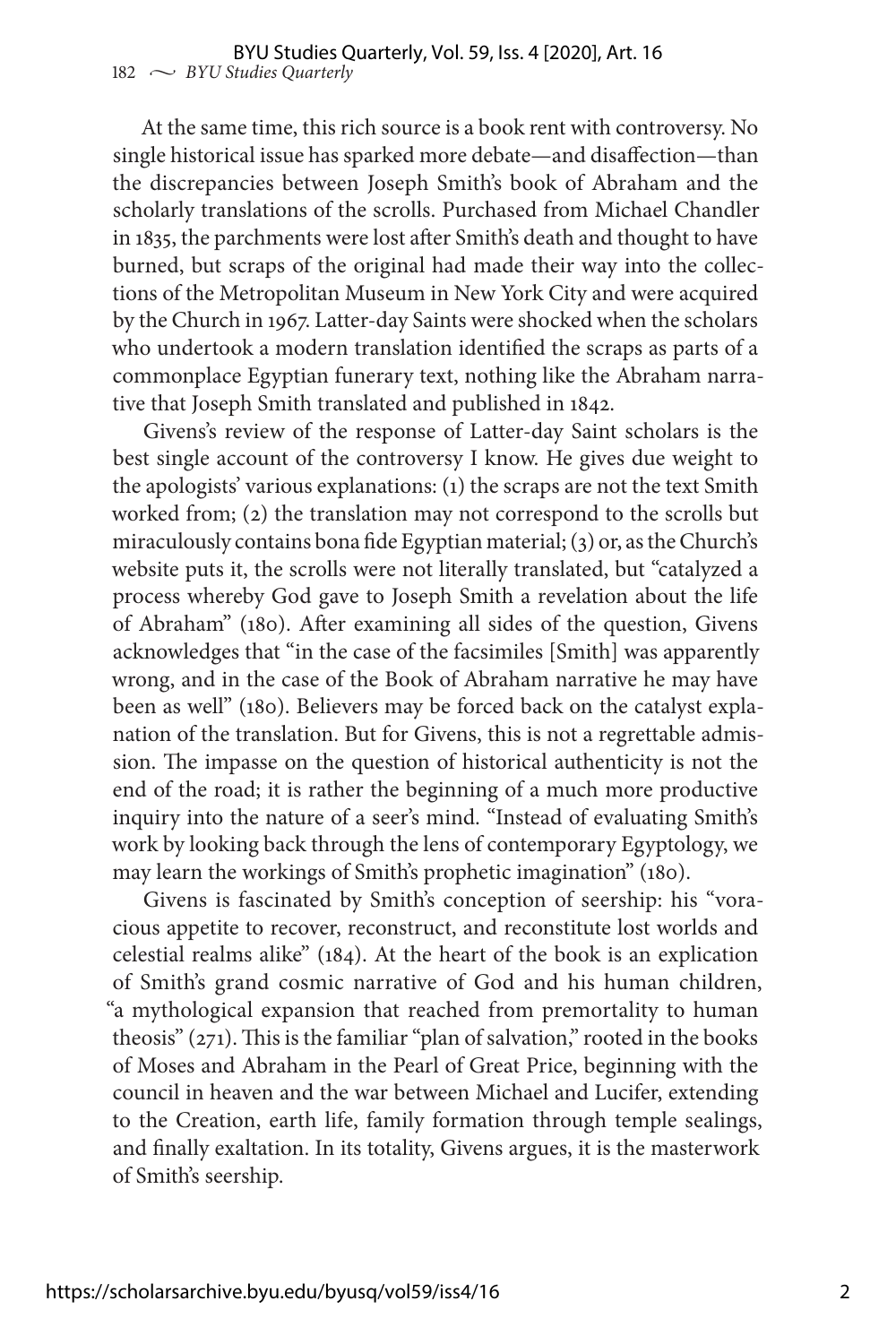Givens enjoys explicating grand themes, but he is also a close reader of manuscripts. The book of Moses grew out of Smith's larger project to revise the Bible. Givens astutely analyzes the myriad alterations in the King James Bible to point out the governing principles behind them. Smith was not haphazardly changing incidental phrases that struck him as in need of repair. He was reshaping a book to conform more fully to lost doctrinal truths.

Through close analysis, Givens also detects hints about Smith's method of revelation. How did inspired language take form in his mind? Similar elements in section 29 in the Doctrine and Covenants and Moses 1–6, received about the same time, offer clues. Phrases like "give me thine honor," "foundation of the world," and "agents unto themselves" turn up in both texts. The difference is that section 29 is "a pastiche of seemingly unrelated fragments" and abrupt digressions, "proceeding almost like a stream of consciousness," while Moses is "a discretely packaged and polished cosmic narrative." The two are "essentially the same revelation" but in "two distinct moments or phases" (91–92). "So a process that commenced in September 1830—with moments of insight, spontaneous glimpses of past worlds and events, fragmentary irruptions of God's voice, and inspired pronouncements—passes through a period of incubation during which Smith's prophetic imagination sorts out, synthesizes, and weaves the scattered fragments into the mythic narratives that constitute his most important revelatory texts" (93). These "workings of the prophetic imagination" appear in the book of Abraham as well. "These twin documents present us with the closest thing we have to a window into the process by which—at least in some prophetic moments—Smith transforms fragmentary glimpses across cosmic time into holistic, narrative theology" (93).

Givens's major achievement, in a book full of insight and illuminating research, is demonstrating how radically Smith's stories of eternity stood out against the traditional Christian culture from which they emerged. The simple sentence "worlds without number have I created," for example, upended the idea of creation *ex nihilo*. Orthodox doctrine made Creation the beginning of all things—time, space, matter. In the traditional Christian account of Creation, there was nothing, and then God made everything. In the first chapter of Moses, God makes one world after another within an established universe. He is the author of worlds, not the totality of the universe. This meant that God was not the Creator in the traditional sense but "an organizer and artificer" (130).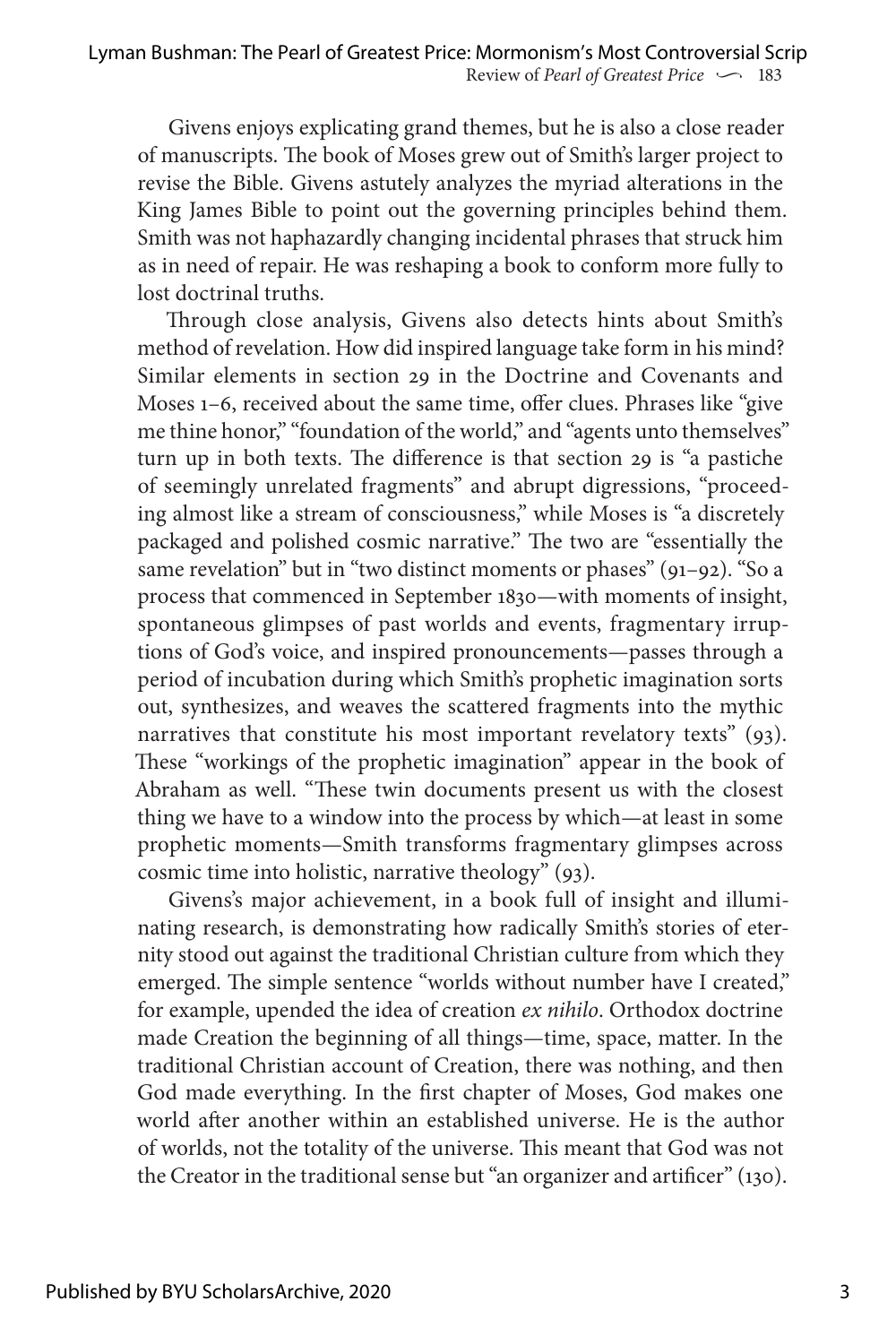Moreover, the God who weeps over his children's cruelty to each other in the writings of Enoch governs a universe that is not "fully conformable to his will and desires" (129). This amounted to a full "assault on the sovereignty of God" (129). He was neither the traditional Creator of the universe nor in complete control. Givens thinks that the Catholic Church was accurate in its official pronouncement that "the differences are so great that one cannot even consider that this [LDS] doctrine is a heresy which emerged out of a false understanding of the Christian doctrine. . . . The teaching of the Mormons has a completely different matrix" (129).

The book of Abraham trespassed the bounds of Christian orthodoxy even further with its depiction of a council of gods creating the earth—gods plural plus a council of creators, not a single supreme being. As Givens puts it, "Smith was not tinkering around the edges of Christian theology and ecclesiology. He was remaking Christianity from the bottom up" (124). His remade Christianity included "a covenant theology that put preexisting human souls alongside heavenly parents as members of a divine family" and a priesthood through which they were "fully incorporated into an eternal chain of belonging, with bonds both horizontal and vertical, equal parts anthropocentric and theocentric" (124).

Smith's radical departure from Christian norms is a source of pride to many Latter-day Saints. They will delight in this account of their prophet's originality and creativity, reinforcing Harold Bloom's view of Smith as a masterful religion-maker. Others may find the extremes unnerving. The everyday worship of Latter-days Saints today is much more conventional than the religion depicted in Givens's *The Pearl of Greatest Price.* We feel the attractions of reasonable religion: living at peace with our neighbors, enjoying family life, being of service, following Christ. Most Sunday School classes and sacrament meetings focus on faith, repentance, and listening to the Spirit. The Pearl doctrines remain in the background. For one thing, they are hard to work out in detail. At the edges, they blur off into confusion and the "mysteries." Some seem outlandish. Latter-day Saints are skittish about the claim that we each will have a planet of our own to manage. On the Church website, the Pearl doctrines are stated moderately and modestly (see "Creation" and "Premortality").<sup>1</sup>

<sup>1. &</sup>quot;Creation," The Church of Jesus Christ of Latter-day Saints, https://www.church ofjesuschrist.org/study/manual/gospel-topics/creation?lang=eng; "Premortality," The